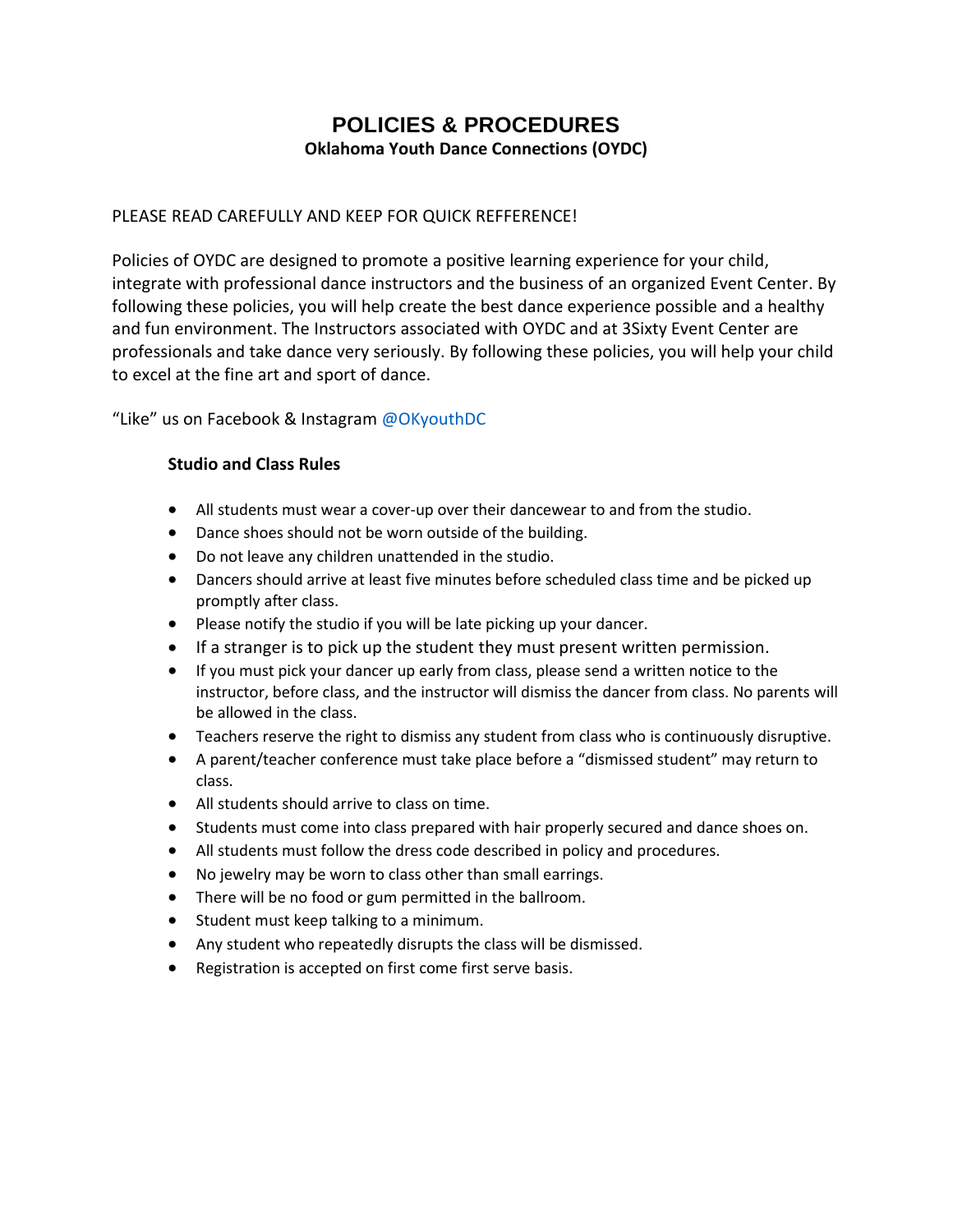# **Registration & Tuition Policies & Requirements**

- Registration is on a first come basis
- A yearly non-refundable registration fee of \$50 per new student and \$25 per returning student is required.
- Classes will be closed to further enrollment after maximum capacity has been reached.
- Registration fees and tuition payments are non-refundable.
- There will be no refunds given due to missed classes.
- **Withdrawing Policy:** Written notice must be given thirty-days prior to your upcoming tuition payment. You will be responsible for the next payment if you do not give a thirty-day written notice. Please be aware that no refunds, total or partial, will be given due to withdrawing from classes.
- OYDC reserves the right to decline to coach anyone at any time for any reason.
- **Tuition payment**: must be made by the first lesson of each month. If tuition is not paid by the first lesson of the month, your child will be refused admission to class. Each month allows for 3, 4, or 5 lessons however tuition will remain the same each month. Tuition may be paid monthly or in total per semester. A 5% discount will be given if full semester tuition is paid up front. All tuition, registration fees, recital fees, costume fees, competition fees, recital tickets, and all fees associated with the dance program are non-refundable. Oklahoma Youth Dance Connections does not pro-rate tuition.
- **Payments**: OYDC accepts payments by check, cash, and most major credit cards.
- **Showcase Fees:** To help defray the cost of showcase expenses such as the rental, technicians, special effects, props, sets, etc., a non-refundable showcase fee will be due by 30 days before the showcase date. The showcase fee will include 2 complimentary tickets per family to the performance. Additional costume fee will apply.
- **Cancelled Classes:** Classes with less than four students may be cancelled, combined, or rescheduled at OYDC's discretion. A proper notice will be given.
- **Withdrawals and Refunds:** One-month notice from the first of the month is required to discontinue any class. If your child wishes to withdraw you must notify OYDC in writing one month in advance, or you are responsible for that month's tuition.

## **Other Policies**

## **Substitutions**

Oklahoma Youth Dance Connections reserves the right to provide a substitute teacher if the regularly scheduled teacher is ill or otherwise unable to teach classes.

## **Missed Lessons and Make-Up lessons**

No make-up lessons will be given unless absence is due to serious illness and 24-hour notice (phone or via email) has been given. Make-up lessons will be limited to 2 per year and will require a doctor's note. School or family activities such as ski trips or programs, band trips,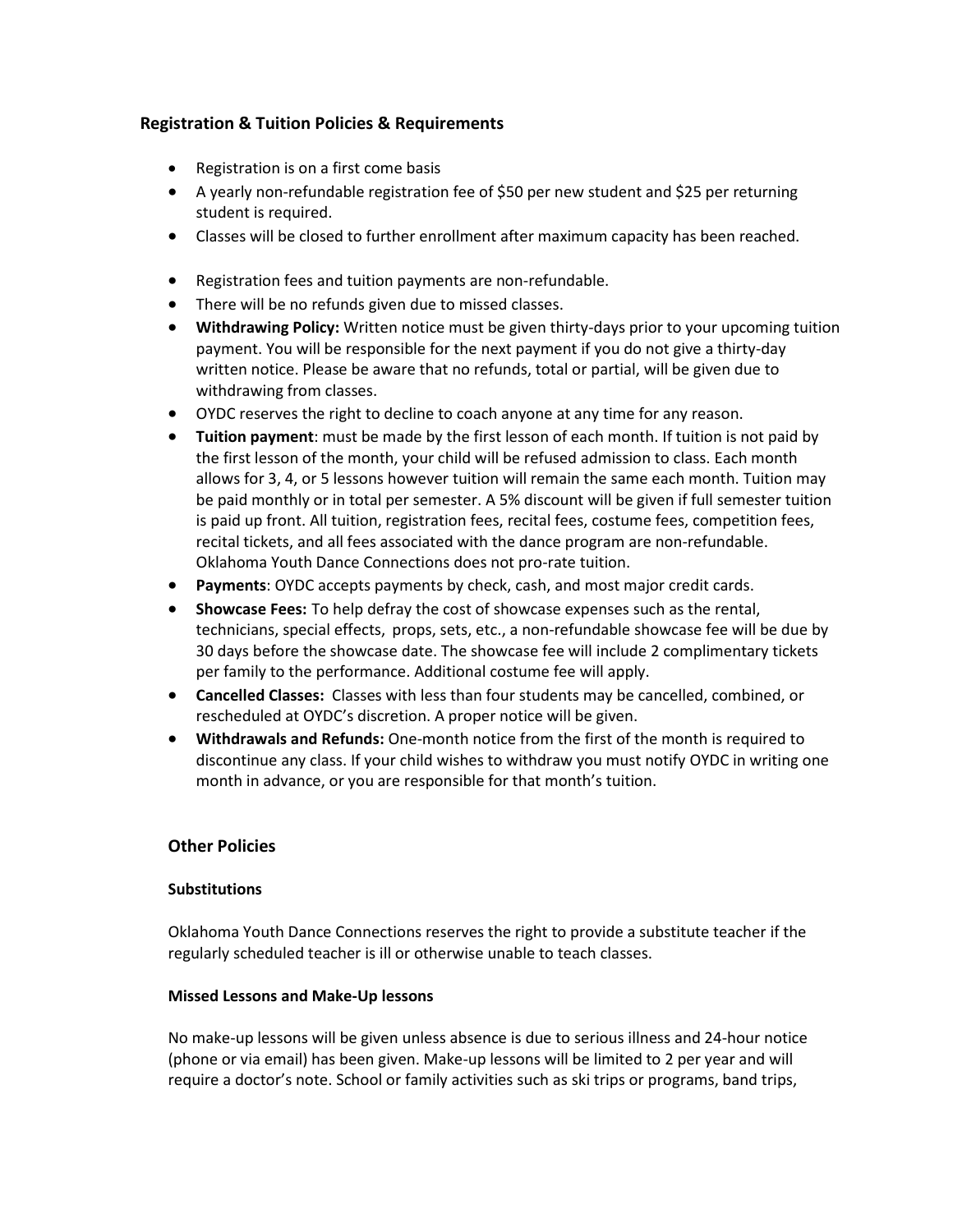Spring Breaks that differ from our school's schedule, sports games, etc. do not qualify for makeup classes.

### **Dance Class Attendance and Repeated Tardiness**

Repeated tardiness may result in dismissal from lessons. A minimum attendance level will be required. If a student misses more than 4 classes without written notices, we reserve the right to terminate lessons. Students missing more than 4 classes mid-term may not be allowed to participate in the year-end recital.

#### **Parents are Responsible to be aware of Dates and Events**

It is the responsibility of the parent or guardian to be aware of all school activities, such as viewing days, showcases, extra classes, and dates the Oklahoma Youth Dance Connections is open or closed. The school will post all such notices on the Facebook page. It is the parent's responsibility to regularly check to ensure they are informed. It is the responsibility of the parents or guardians to inform the school of any address, telephone or email address change.

#### **Dress Code**

Practice wear as specified by OYDC and dance shoes are required for all classes. If a student is not dressed appropriately they will be asked to sit and watch class. Student's hair must be tied back and secure for class. T-shirts, gum, and excessive, loose fitting jewelry is considered inappropriate. Practice wear and shoes can be purchased on line or we can recommend a local vender with a wide selection of youth and adult ballroom dance apparel, shoes, accessories and practice wear. See your teacher for details.

#### **Insurance**

Oklahoma Youth Dance Connections does not carry medical insurance for its students. It is required that all dance students be covered by their own family insurance policies and if injury occurs it is understood that the student's own policy is your only source of medical coverage.

#### **Severe Weather and Unforeseen circumstances**

Oklahoma Youth Dance Connections will cancel classes when Oklahoma City Public Schools choose to close. If the school must cancel classes due to severe weather or events beyond our control, the missed lessons will be offered at another time, live or virtually, or added on to the end of the teaching schedule. No refunds for lessons missed due these reasons will be given.

## **Safety**

Safety for your child is of our utmost concern. All young dancers must be escorted to and from the building. If a health condition exist which will prevent full participation, please notify OYDC in writing as soon as possible. No child will be allowed to leave the studio with anyone other than a parent unless with written notice from parent.